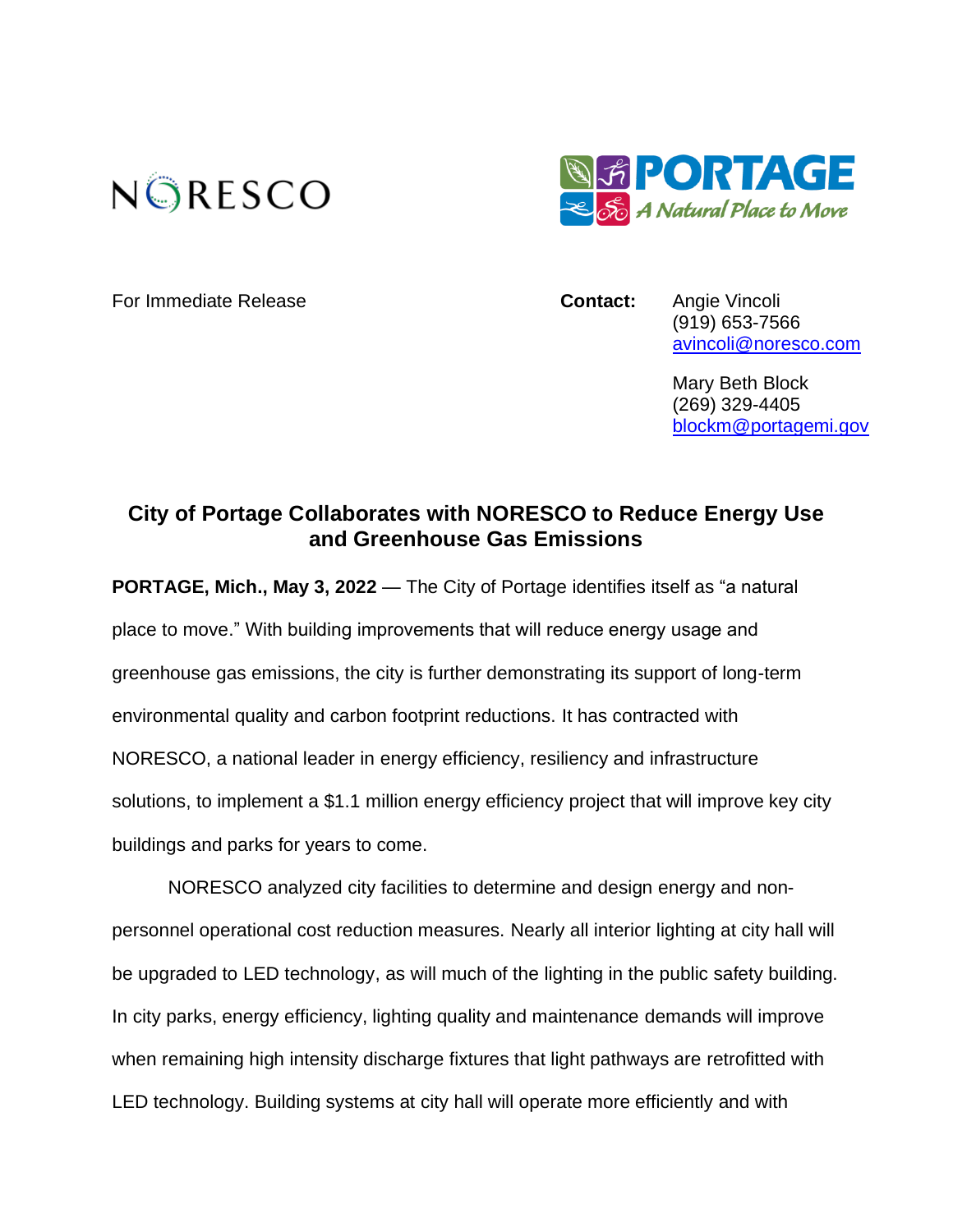improved air quality and comfort as a result of improvements to the mechanical and energy management control systems. New high efficiency boiler, chiller and roof-top units will be installed at the public safety building to boost overall energy efficiency and replace equipment at the end of its useful life. The city will benefit from reduced energy and maintenance costs and will avoid relevant projected future capital expenditures.

"The City of Portage has a responsibility to be good stewards of taxpayer funds," said Adam Herringa, Acting City Manager. "Our partnership with NORESCO will yield financial savings while protecting the environment in our beautiful city."

The project also provides decarbonization benefits and is expected to reduce the city's annual emissions of carbon dioxide equivalents by 418 metric tons. The expected reduction in greenhouse gases equates to carbon sequestered by 495 acres of U.S. forests in one year, providing air quality improvements to the community.

"We commend the City of Portage for commissioning a thorough analysis of operational and budgetary cost opportunities," said Jim Williams, Vice President, NORESCO. "Even cities like Portage that have a proven history of budgetary acumen and responsible use of city funds − including frequent award recognition by the Government Finance Officers Association − can benefit from a deeper dive into energy budgets and building operations."

For more information, visit NORESCO's website at [www.noresco.com.](https://www.noresco.com/)

## **About NORESCO**

NORESCO helps customers create modern, sustainable and healthy buildings, campuses and communities, while saving energy and water, and optimizing operational and capital budgets. NORESCO is also a leader in the effort to address the modern energy infrastructure challenges facing the nation and our world, including decarbonization, electrification, grid flexibility, sustainability and resiliency. Through its projects, NORESCO has guaranteed more than \$5 billion in energy and operating cost savings at more than 10,000 facilities throughout the U.S. and abroad, while reducing